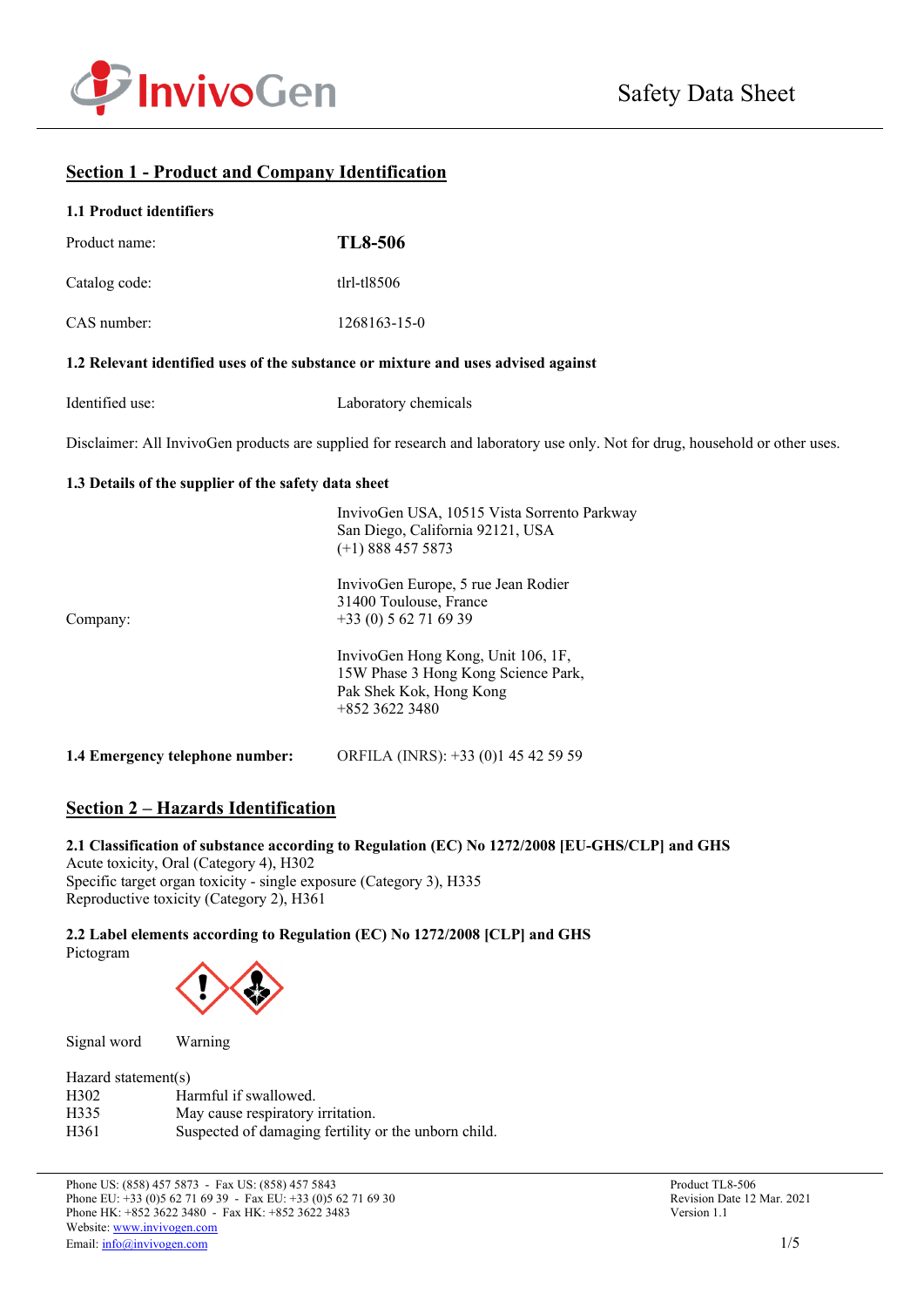

| Precautionary statement(s) |                                                                           |  |  |  |
|----------------------------|---------------------------------------------------------------------------|--|--|--|
| P <sub>202</sub>           | Do not handle until all safety precautions have been read and understood. |  |  |  |
| P <sub>264</sub>           | Wash skin thoroughly after handling.                                      |  |  |  |
| P <sub>281</sub>           | Use personal protective equipment as required.                            |  |  |  |
| $P308 + P313$              | IF exposed or concerned: Get medical advice/attention.                    |  |  |  |
| P <sub>405</sub>           | Store locked up.                                                          |  |  |  |
| P <sub>501</sub>           | Dispose of contents/container to an approved waste disposal plant.        |  |  |  |

### **2.3 Other hazards** - none

# **Section 3 – Composition/Information on Ingredient**

### **3.1 Substances**

Synonyms: 3H-1-Benzazepine-4-carboxylic acid, 2-amino-8-(3-cyanophenyl)-, ethyl ester Formula: C<sub>20</sub>H<sub>17</sub>N<sub>3</sub>O<sub>2</sub> Molecular weight: 331.4 g/mol CAS number: 1268163-15-0

### **Section 4 – First Aid Measures**

### **4.1 Description of first aid measures**

**General advice:** Consult a physician. Show this safety data sheet to the doctor in attendance. Move out of dangerous area. **If inhaled:** If breathed in, remove to fresh air. If not breathing, give artificial respiration. Consult a physician. **In case of skin contact:** Wash skin with soap and plenty of water. Consult a physician. **In case of eye contact:** Rinse thoroughly with plenty of water for at least 15 minutes and consult a physician.

**If swallowed:** Do NOT induce vomiting. Never give anything by mouth to an unconscious person. Rinse mouth with water. Consult a physician.

### **4.2 Most important symptoms and effects, both acute and delayed**

The most important known symptoms and effects are described in the labeling (see section 2.2) and/or in section 11.

### **4.3 Indication of any immediate medical attention and special treatment needed**

No data available

# **Section 5 – Fire Fighting Measures**

### **5.1 Extinguishing media**

**Suitable extinguishing media:** Use water spray, carbon dioxide, dry chemical powder or appropriate foam.

### **5.2 Specific hazards arising from the chemical**

No data available

### **5.3 Special Firefighting Procedures**

Wear self-contained breathing apparatus for firefighting if necessary.

# **Section 6 – Accidental Release Measures**

### **6.1 Personal precautions, protective equipment and emergency**

Use personal protective equipment. Avoid breathing vapors, mist or gas. Ensure adequate ventilation. Remove all sources of ignition. Evacuate personnel to safe areas. Beware of vapors accumulating to form explosive concentrations. Vapors can accumulate in low areas.

For personal protection see section 8.

### **6.2 Environmental precautions**

Prevent further leakage or spillage if safe to do so. Do not let product enter drains.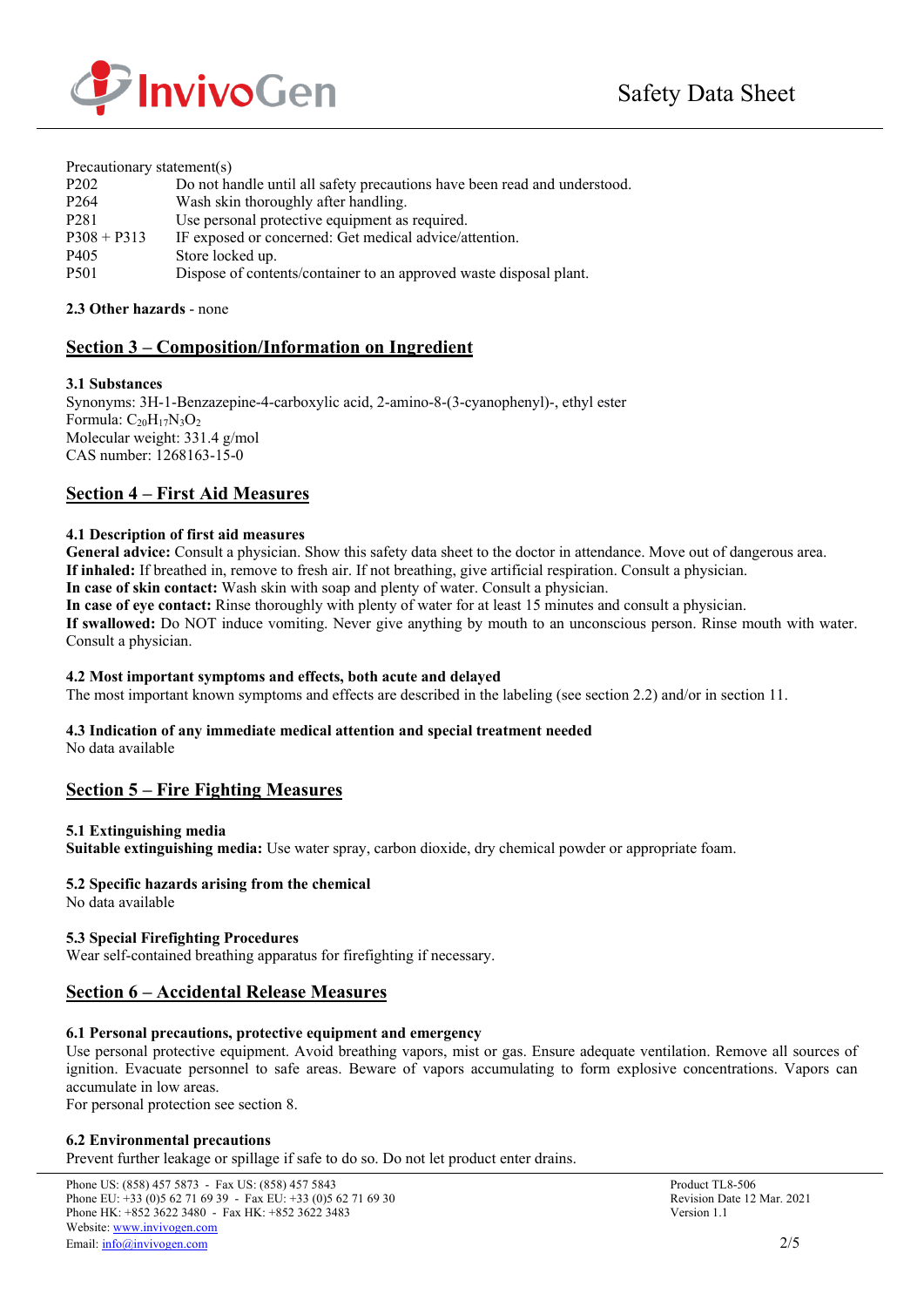

### **6.3 Methods and materials for containment and cleaning up**

Soak up with inert absorbent material and dispose of as hazardous waste. Keep in suitable, closed containers for disposal according to local regulations (see section 13).

### **6.4 Reference to other sections**

For disposal see section 13.

### **Section 7 – Handling and Storage**

### **7.1 Precautions for safe handling**

Provide appropriate exhaust ventilation at places where dust is formed. For precautions see section 2.2.

### **7.2 Conditions for safe storage, including any incompatibilities**

Keep container tightly closed in a dry and well-ventilated place. Recommended storage temperature: -20 °C.

### **7.3 Specific end use(s)**

Apart from the uses mentioned in section 1.2 no other specific uses are stipulated.

# **Section 8 – Exposure Controls/PPE**

**8.1 Control parameters Components with workplace control parameters**  Contains no substances with occupational exposure limit values.

**8.2 Exposure controls Appropriate engineering controls** General industrial hygiene practice.

### **Personal protective equipment**

#### **Eye/face protection**

Use equipment for eye protection tested and approved under appropriate government standards such as NIOSH (US) or EN 166(EU).

### **Skin protection**

Handle with gloves. Gloves must be inspected prior to use. Use proper glove removal technique (without touching glove's outer surface) to avoid skin contact with this product. Dispose of contaminated gloves after use in accordance with applicable laws and good laboratory practices. Wash and dry hands.

### **Body Protection**

Choose body protection in relation to its type, to the concentration and amount of dangerous substances, and to the specific workplace. The type of protective equipment must be selected according to the concentration and amount of the dangerous substance at the specific workplace.

### **Respiratory protection**

Respiratory protection is not required. Where protection from nuisance levels of dusts are desired, use type N95 (US) or type P1 (EN 143) dust masks. Use respirators and components tested and approved under appropriate government standards such as NIOSH (US) or CEN (EU).

### **Control of environmental exposure**

Do not let product enter drains.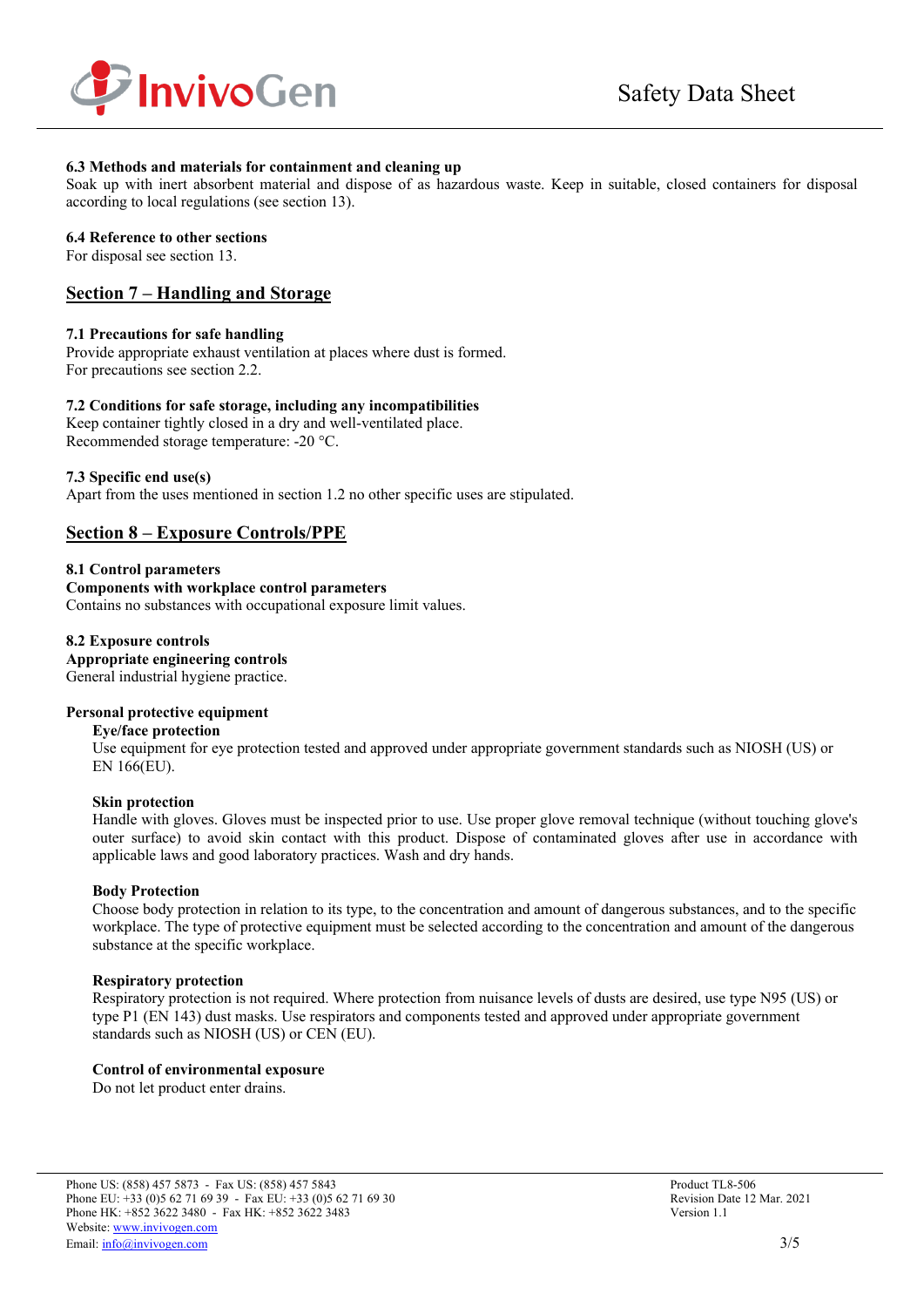

# **Section 9 – Physical/Chemical Properties**

### **9.1 Information on basic physical and chemical properties**

**Appearance** Physical state: Solid Color: White **Safety Data** Odor: No data available Odor threshold: No data available pH: No data available Melting point/freezing point: No data available Initial boiling point and boiling range: No data available Flash point: No data available Evaporation rate: No data available Flammability: No data available Upper/lower flammability or explosive limits: No data available Vapor pressure: No data available Relative density: No data available Solubility in water: 1 mg/ml Partition coefficient (n-octanol/water): No data available Autoignition temperature: No data available Decomposition temperature: No data available Viscosity: No data available

**9.2 Other safety information** 

no data available

# **Section 10 – Stability and Reactivity**

**10.1 Reactivity:** No data available **10.2 Chemical stability:** Stable under recommended storage conditions. **10.3 Possibility of hazardous reactions:** No data available **10.4 Conditions to avoid:** No data available **10.5 Incompatible materials:** No data available **10.6 Hazardous decomposition products:** No data available **In case of fire:** See section 5

# **Section 11 – Toxicological Information**

#### **11.1 Information on toxicological effects Acute toxicity:**

Oral LD50: No data available Inhalation LC50: No data available Dermal LD50: No data available Other information on acute toxicity: No data available **Skin corrosion/irritation:** No data available **Serious eye damage/irritation:** No data available **Respiratory or skin sensitization:** No data available **Germ cell mutagenicity:** No data available **Carcinogenicity:** No data available **Reproductive toxicity:** No data available **Additional information:** No data available